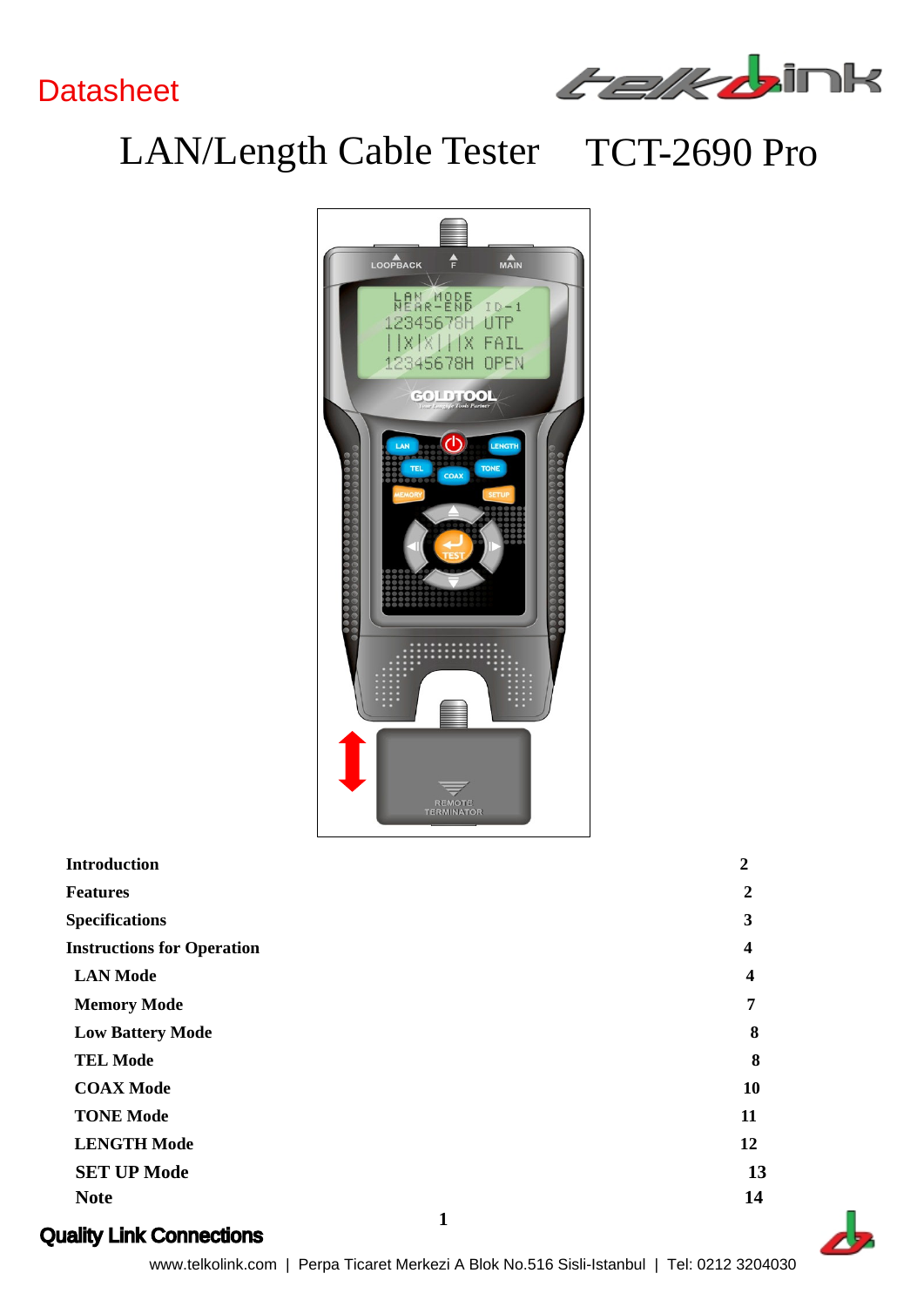## **Datasheet**



# LAN/Length Cable Tester TCT-2690 Pro

#### **Introduction**

The Goldtool LAN /Length TCT-2690 Pro is designed to check , measure Length and troubleshoot the pin connections of RJ45 and F connect cables. It is ideal for testing the continuity of each pair of an LAN cable and F cable prior to installation on equipments.

- 1) Check Coax , type CAT5, 5e , 6 and 7 twisted cord network and trouble.
- 2) Check cable sequence .
- 3) Use TDR (time domain reflect meter), Measure length and distance, find the trouble location.
- 4) Find the determined open circuit, short circuit, jumper, cross or split pairs.
- 5) Service line test and no external adaptor is required.
- 6) Determine continuity and wiring pattern.
- 7) Low Battery indication

#### **Features**

- 1) One person enough to complete cable continuity check.
- 2) Check wiring error in 5E, 6E, coaxial cable and telephone line such as open circuit, short circuit, jumper wire, reverse connection , cross talk interference or split pairs.
- 3) Locate the wiring or connection error.
- 4) Measure cable length and determine the distance of open circuit and short circuit.
- 5) Dynamically calibrate cable length and make length measurement as accurate as 97% .
- 6) Simple and easy use 144 x 64 Dots FSTN LCM Big screen to display test result clear.
- 7) Portable unit with long battery life.
- 8) Automatically time delay shut off.
- 9) Measure length and pair with or without far end recognizer.
- 10) Locate cable and there are 8 far end passive test jacks (ID No. ID1 ID8).
- 11) Far end recognizer with prompting voice.
- 12) Self checking function and automatically compensate any change in battery capacity or ambient temperature.
- 13) Single board computer software watchdog design and reliable operation.



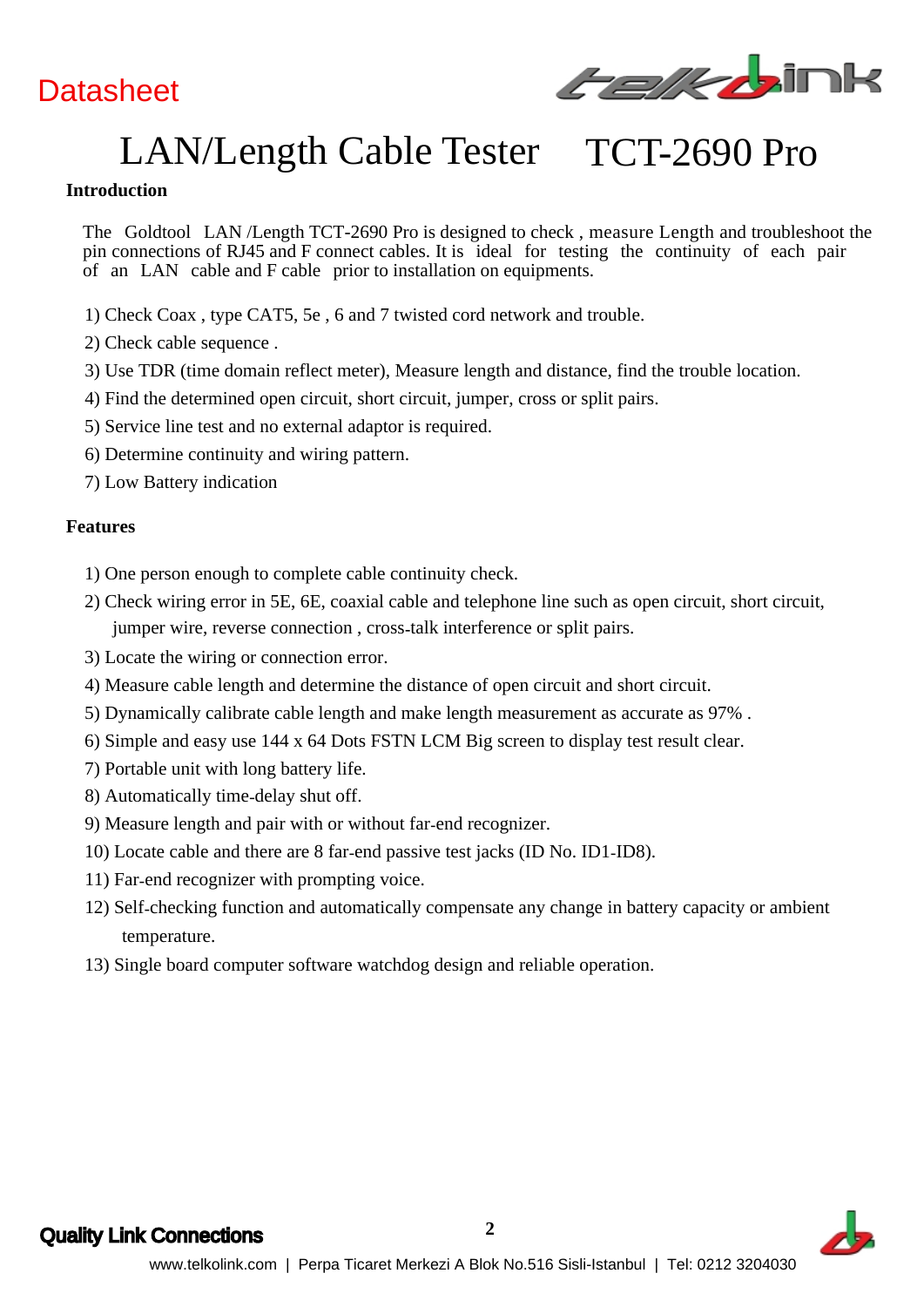# *Felkb*ink

| <b>Specifications:</b>                                   |                                                                                                                                                                                                     |
|----------------------------------------------------------|-----------------------------------------------------------------------------------------------------------------------------------------------------------------------------------------------------|
| Name                                                     | <b>TCT-2690 Pro</b>                                                                                                                                                                                 |
| Display                                                  | 144 x 64 Dots FSTN LCM<br>LCD Module: $80 \times 54$ mm (valid visual field $64.78 \times 33.26$ mm)                                                                                                |
| Connector<br>type                                        | F/RJ45                                                                                                                                                                                              |
| <b>Button</b>                                            | (1) TEL . (2) COAX . (3) LAN . (4) TONE . (5) LENGTH . (6) SET (7) POWER .<br>(8) MEMORY. (9) UP. (10) DOWN. (11) RIGHT. (12) LEFT. (13) TEST/ENTER.                                                |
|                                                          | Cable type Shielded or unshielded, CAT-7, CAT-6, CAT-5E, CAT-5, CAT-4, CAT-3 and Coax                                                                                                               |
| Error status                                             | open circuit, short circuit, jumper wire, reverse, connection or cross-talk interference and split<br>pairs                                                                                         |
|                                                          | Measures cable length via TDR<br>Measure types Checks and verifies wire map<br>Generates four different tracing tones to help identify users                                                        |
| Cable length<br>& accuracy                               | Accuracy of the length measurement is $\pm$ 5 % or $\pm$ 1.5 feet.<br>length: $1 \sim 350$ meters $(3 \sim 1200$ feet)<br>Up to 1000 meters                                                         |
| Minimum<br>cable length<br>for testing of<br>split pairs | 1 meter (3 feet)                                                                                                                                                                                    |
| Power source                                             | 9 Volt alkaline battery<br>Detects a low battery condition.                                                                                                                                         |
| Turns off<br>automatically                               | Auto-off in any mode and low power consumption for long battery life                                                                                                                                |
| Input<br>protection                                      | Protection against excess voltage, transients ringer signal                                                                                                                                         |
| Physical<br>Dimension                                    |                                                                                                                                                                                                     |
|                                                          | Operating Temperature: $0^{\circ}$ to $50^{\circ}$ C (32° to 122° F)<br>Environmental Storage Temperature: $-10^{\circ}$ to $60^{\circ}$ C (14° to 140° F)<br>Humidity: 10 % to 90 % non-condensing |
| Note                                                     | Accessories:<br>Tool Bag x 1 pcs, F to BNC Adapter x 2 pcs, RJ45 to USB Adapter x 2 pcs, RJ45 to RJ11<br>Adapter x 2 pcs, $ID1 \sim ID8$ x 1 set.                                                   |

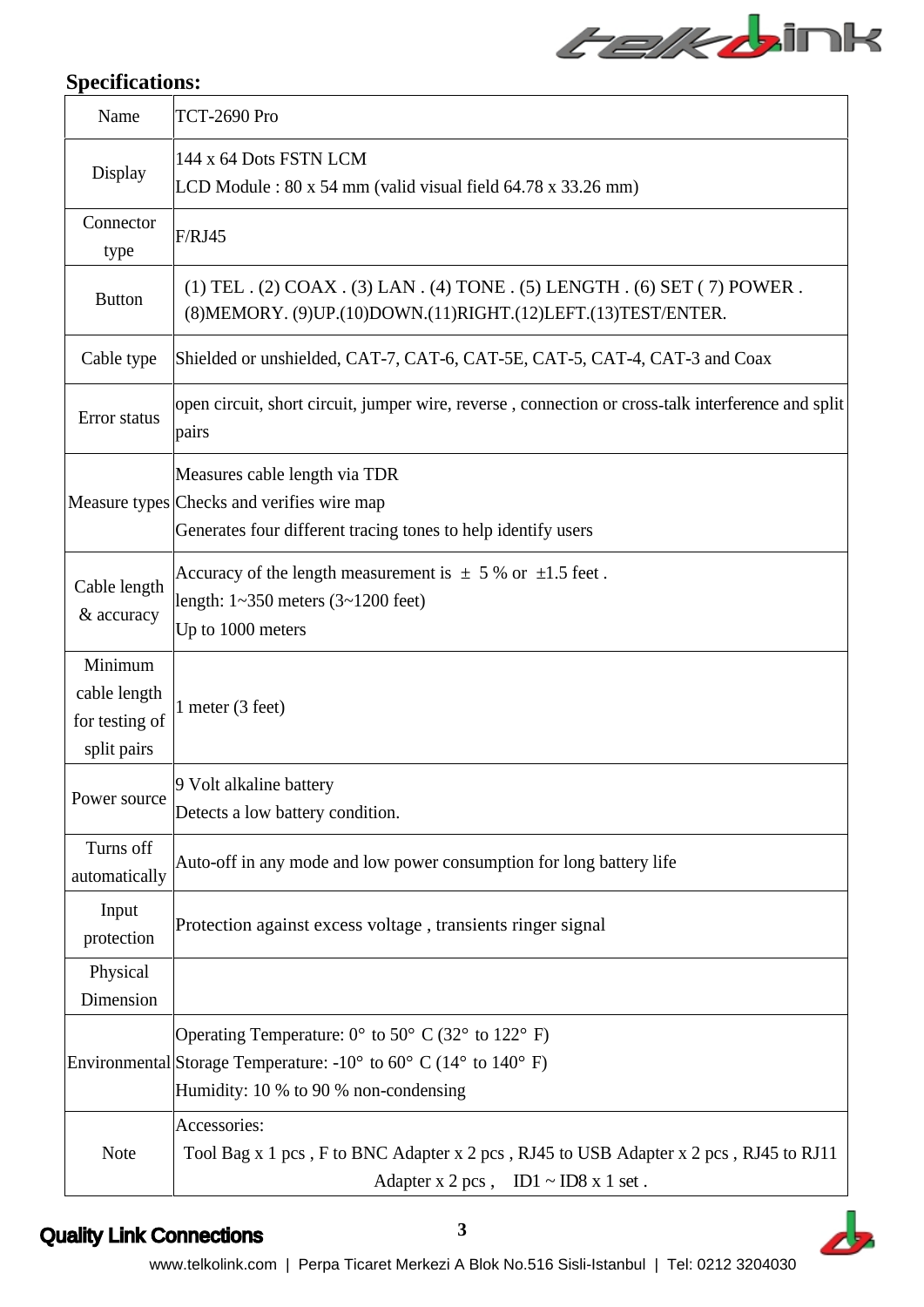

**Instructions for Operation: Picture of power on**

| S E L E C T $\cdots$          |  |  |  |  |
|-------------------------------|--|--|--|--|
|                               |  |  |  |  |
| $1 \cdot L A N$ $M O D E$     |  |  |  |  |
| $2 \cdot T$ E L M O D E       |  |  |  |  |
| $3 \cdot C$ O A X M O D E     |  |  |  |  |
| $4 \cdot T$ ONE MODE          |  |  |  |  |
| $5 \cdot L E N G T H M O D E$ |  |  |  |  |

**LAN Mode: Connect to Loopback connector**

**Push LAN Key to Select LAN Mode Before Test** 



- 1) Connect one end of the cable to the Main connector, and the other end to the Loopback connector.
- 2) Select LAN Mode , Push LAN Key or Test Key to test .
- 3) Display can indicate the test result of the cable , Open , Short , Cross , Split , Fail or Pass, FTP or UTP .

The wrong cable will be blinking and display FAIL , otherwise display PASS .

**After Test : If All Pass FTP ( STP ) Cable**



0 : Shield

Push  $\triangle$ KEY back to the picture of before test

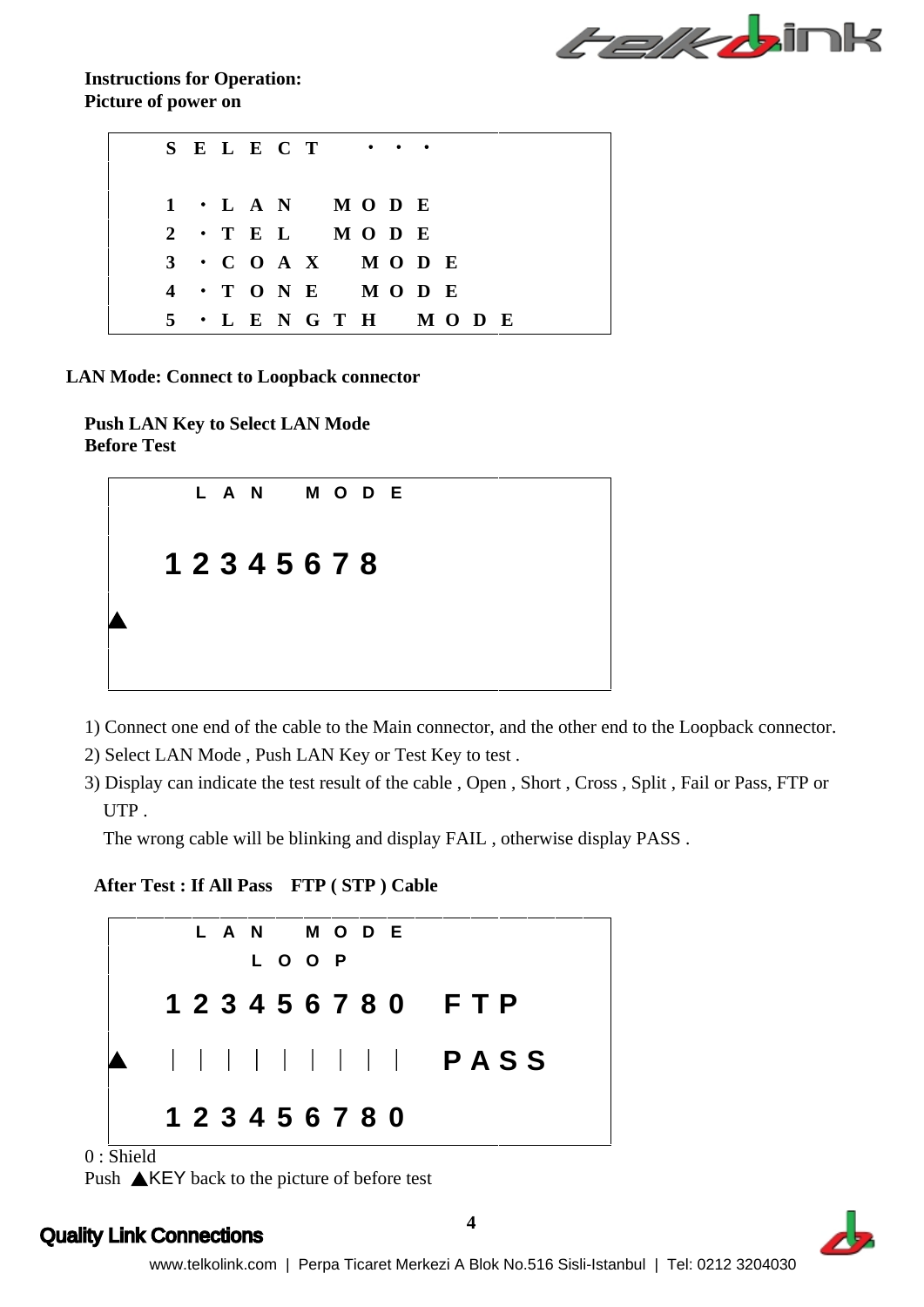|                                    | <i>Felkt</i> ink |
|------------------------------------|------------------|
| After Test : If 3,5 open UTP Cable |                  |
| L A N M O D E<br>L O O P           |                  |
| 1 2 3 4 5 6 7 8                    | 2.9M             |
| $\mathbf{1}$<br><b>Contract</b>    | FAIL             |
| 1 2 3 4 5 6 7 8                    | OPEN             |

The wrong cable will be blinking and display FAIL and show the length of the open cable .



The wrong cable will be blinking and display FAIL

| After Test : If 4,5.7,8 cross UTP Cable |              |
|-----------------------------------------|--------------|
| L A N M O D E                           |              |
| L O O P                                 |              |
| 1 2 3 4 5 6 7 8                         | UTP          |
|                                         | FAIL         |
| 1 2 3 5 4 6 8 7                         | <b>CROSS</b> |

The wrong cable will be blinking and display FAIL and show wrong pair

**After Test : If 2 , 3 split UTP Cable L A N M O D E L O O P 1 2 3 4 5 6 7 8 U T P F A I L 1 2 3 4 5 6 7 8 S P L I T**

The wrong cable will be blinking and display FAIL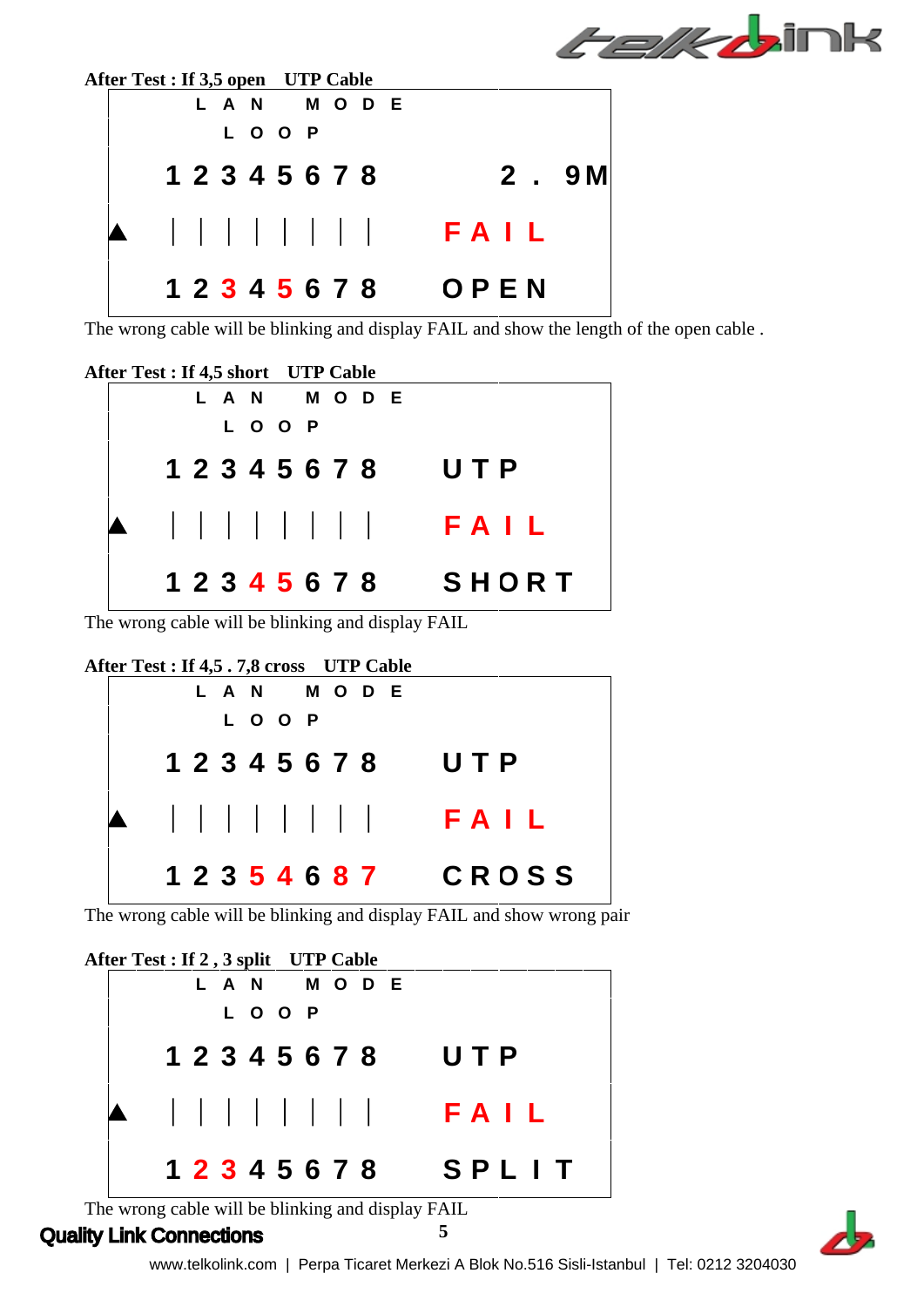

**LAN Mode: Connect to Remote Terminator ( ID No. ID1 ID8 )**

**Push LAN Key to Select LAN Mode Before Test** 



- 1) Connect one end of the cable to the Main connector, and the other end to the Remote Terminator.
- 2) Push LAN Key or Test Key
- 3) Display can indicate the test result of the cable ,Open ,Short , Fail or Pass ,STP or UTP & ID No.

```
( without Split function)
```
The wrong cable will be flashing and display FAIL , otherwise display PASS .

**After Test : If All Pass UTP Cable L A N M O D E R E M O T E I D - 1 1 2 3 4 5 6 7 8 U T P P A S S 1 2 3 4 5 6 7 8**

The Remote terminator will beep .

Push  $\triangle$ KEY back to the picture of before test and turn off the beep.



The wrong cable will be blinking and display FAIL If Fail display ID-?

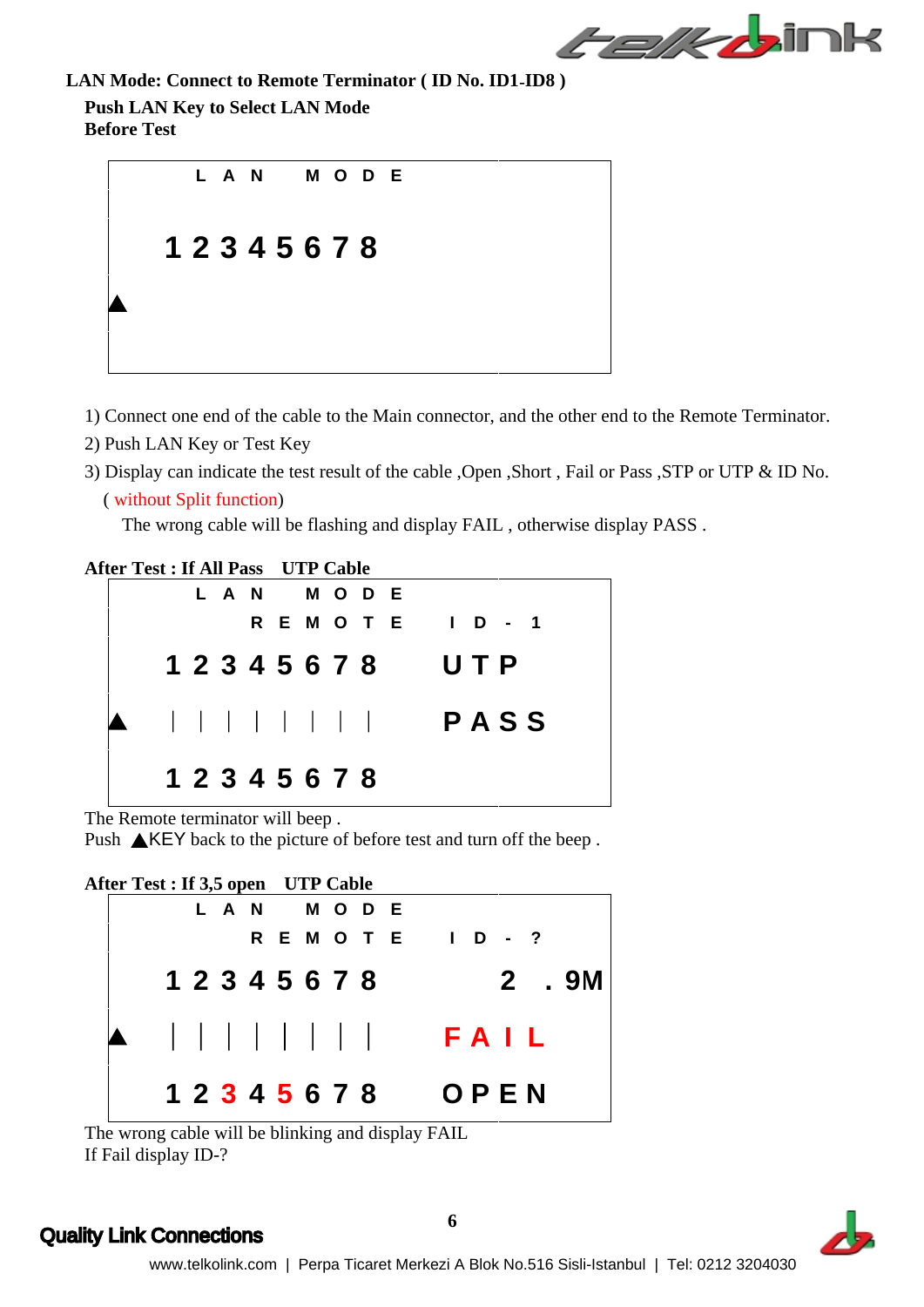



The wrong cable will be blinking and display FAIL and show wrong pair

**Memory Mode: Push MEM Key over 3 seconds can memorize the picture of test result . And will display MR-01 for 1 second . Maximum 8 sets memory : MR-01 ~ MR-08.**

| LAN MODE MR-01  |              |  |  |
|-----------------|--------------|--|--|
| <b>REMOTE</b>   | $1$ D - ?    |  |  |
| 1 2 3 4 5 6 7 8 | UTP          |  |  |
|                 | FAIL         |  |  |
| 1 2 3 5 4 6 8 7 | <b>CROSS</b> |  |  |



Push another MODE Key to go away MEM Mode .

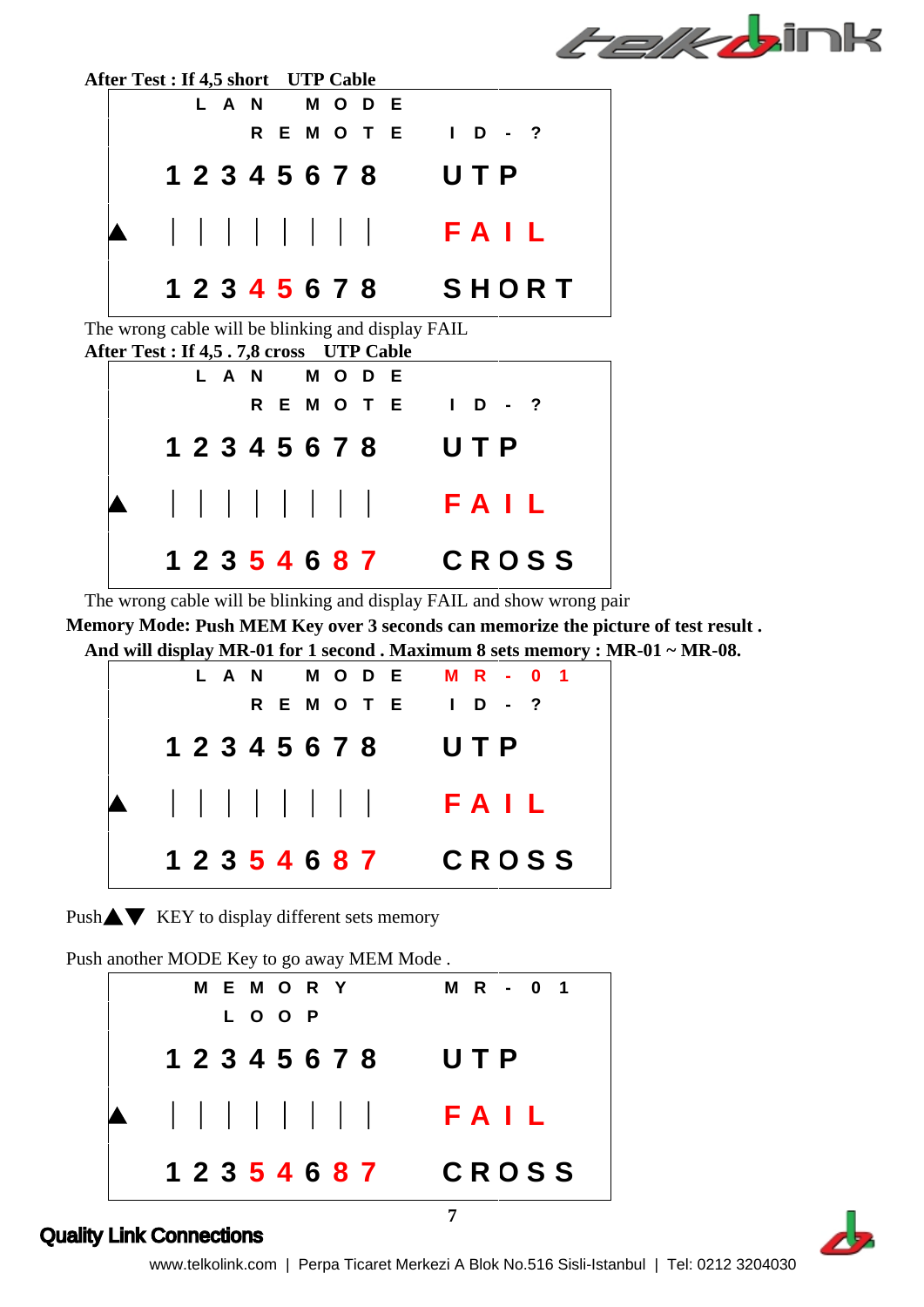

When push Test Key will display follow picture:



Push **KEY** to erase the memory or Push **KEY** to keep the memory and back to original picture

Note : LAN Mode : 8 sets Memory . TEL Mode : 8 sets Memory . COAX Mode : 4 sets Memory . LENGTH Mode : 6 sets Memory .

#### **Low Battery Mode:**

When power of battery lower than 6.0 V will display follow picture:



#### **TEL Mode:**

**Push TEL Key to Select TEL Mode Before Test** 



- 1) Connect one end of the cable to the Main connector, and the other end to the Loopback connector.
- 2) Select TEL Mode , Push TEL Key or Test Key to Test , UP/Down key select 6P , 4P or 2P
- 3) Display can indicate the test result of the cable , Open , Short , Cross , Fail or Pass. The wrong cable will be blinking and display FAIL , otherwise display PASS .

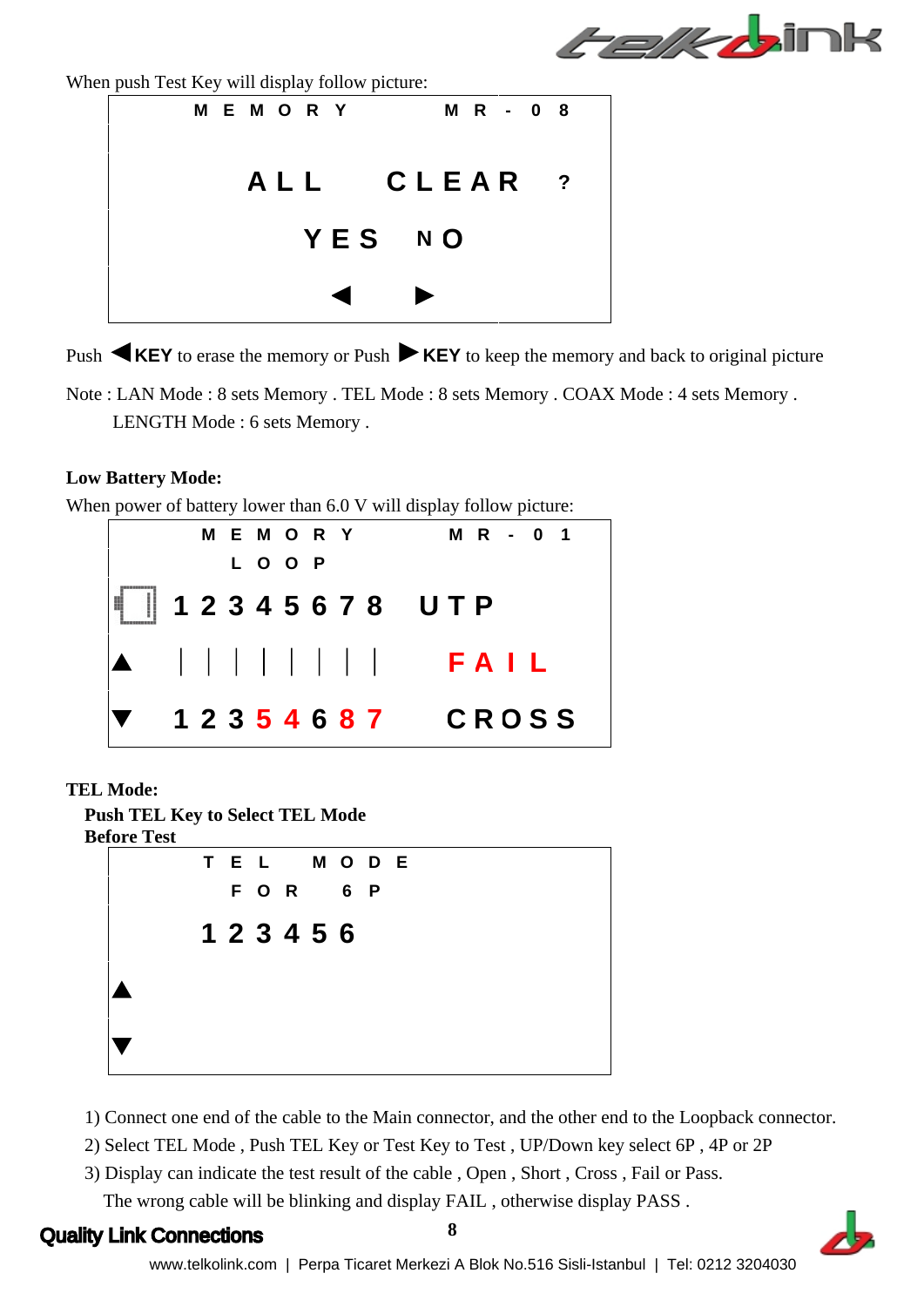*Felkb*ink



The wrong cable will be blinking and display FAIL



The wrong cable will be blinking and display FAIL

#### **After Test : If 2,3 cross 6P**



The wrong cable will be blinking and display FAIL and show wrong pair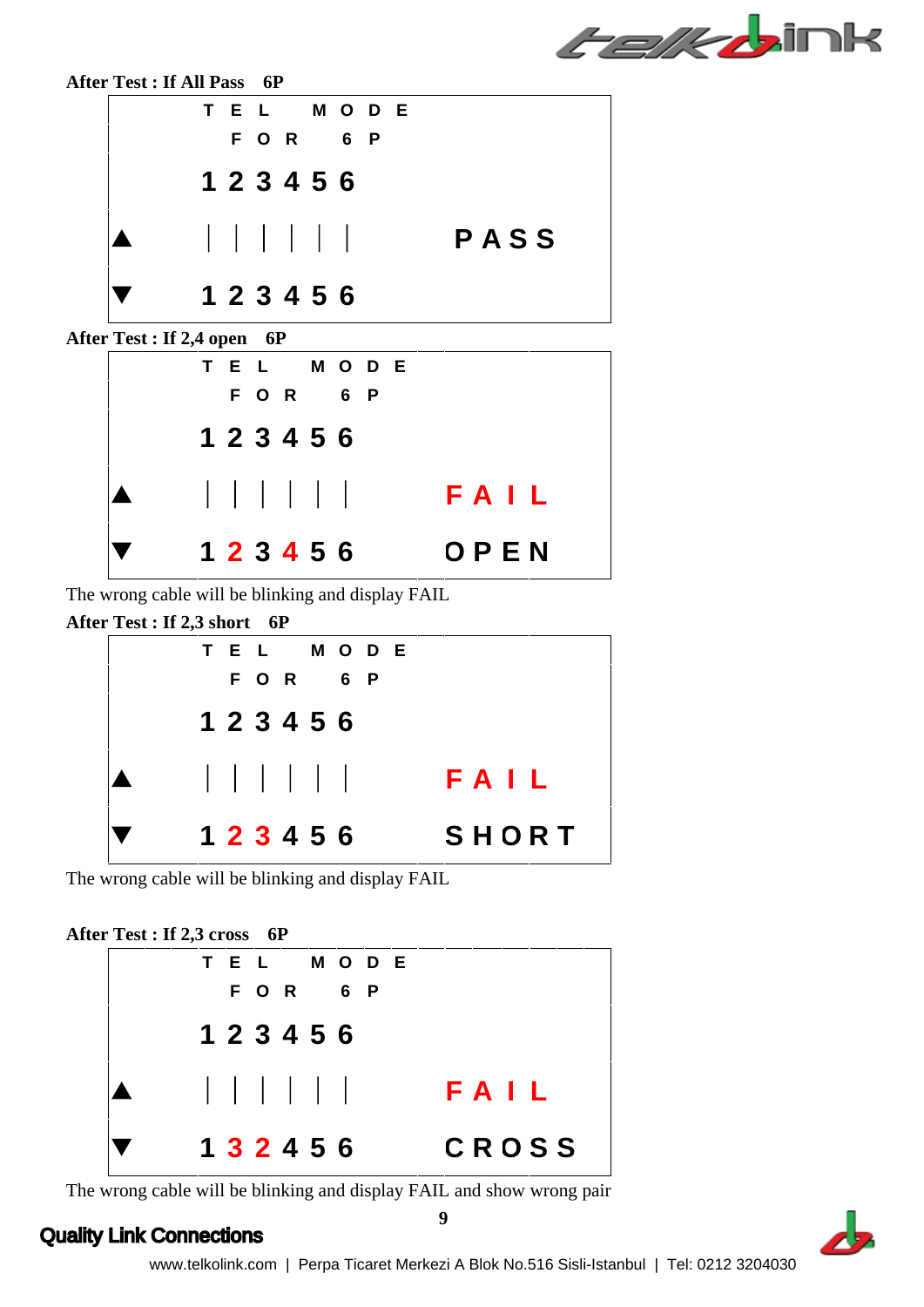

**In TEL Mode Push**  $\triangle \blacktriangledown$  **KEY to select 6P \4P \2P.** 



#### **COAX Mode:**

**Push COAX Key to Select COAX Mode Before Test** 



1) Connect one end of the cable to the Main connector, the other end to the Terminator connector.

- 2) Select COAX Mode , Push Coax Key or Test Key to test .
- 3) Display the cable Pass or Fail .

**10** Quality Link Connections **10** and the set of the set of the set of the set of the set of the set of the set of the set of the set of the set of the set of the set of the set of the set of the set of the set of the set

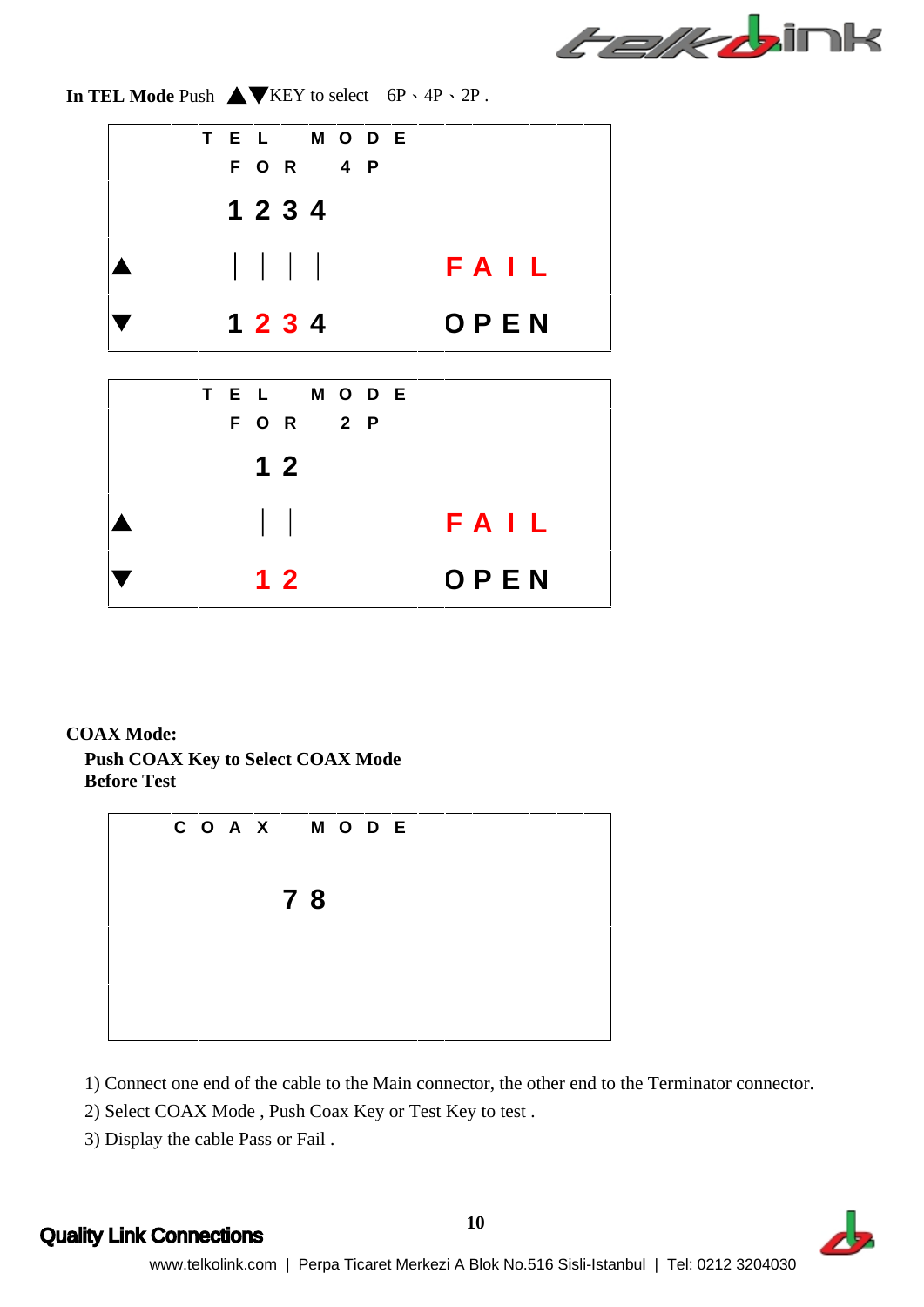

| COAX MODE |      |
|-----------|------|
| $78$      |      |
|           | PASS |
| 78        |      |

**After Test : If 7,8 open Coax**



The wrong cable will be blinking and display FAIL

#### **TONE Mode:**

- 1) Connect one end of the cable to the Main connector.
- 2) Select TONE Mode , Push TONE Key or Test Key to test .
- 
- 3) Push  $\blacktriangle$  key select different music .<br>4) Push  $\blacktriangle$  key select different pairs output .

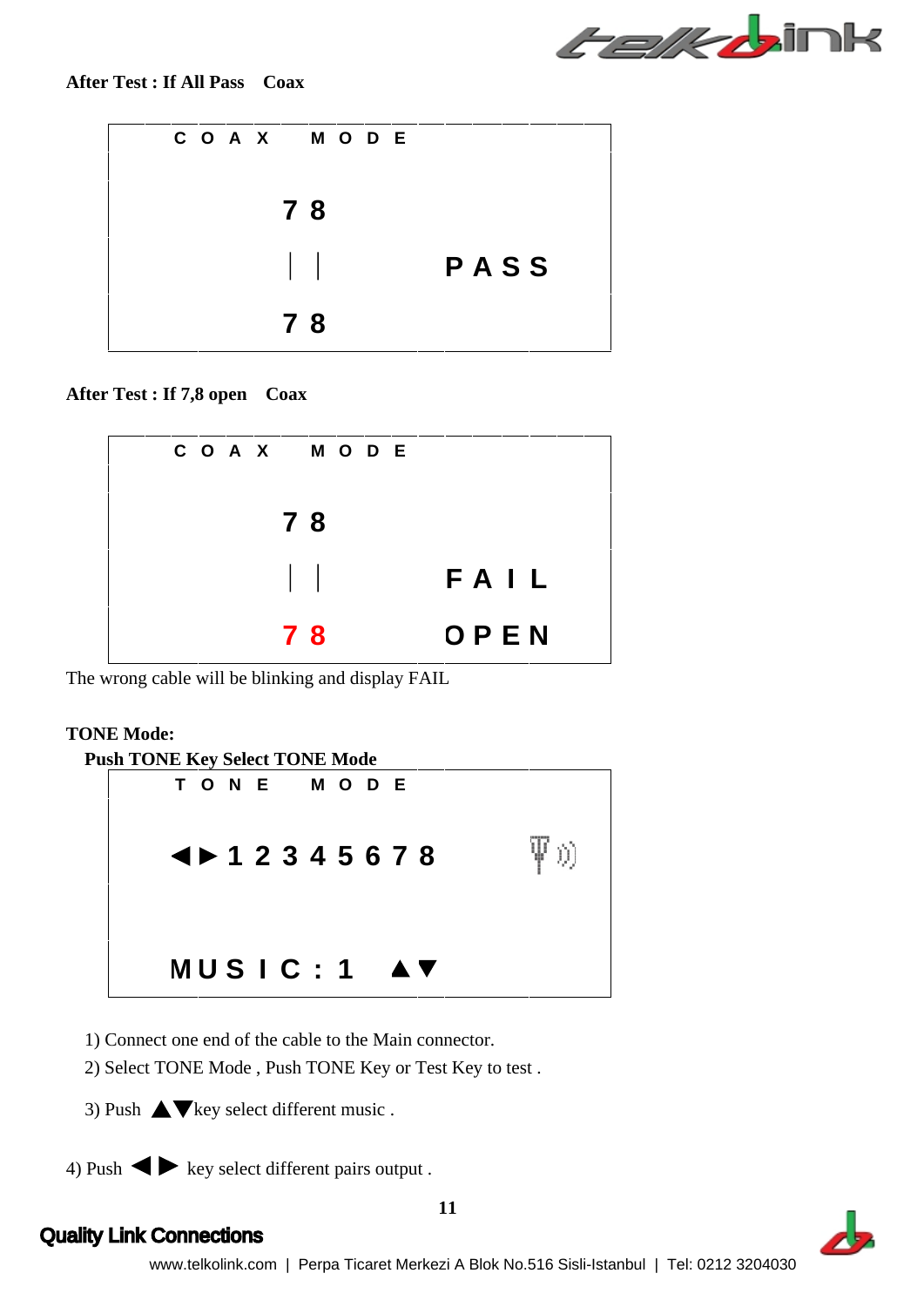

**LENGTH Mode: For LAN Push LENGTH Key Select LENGTH Mode Before Test : For LAN**



- 1) Connect one end of the cable to the Main connector, the other end free or to the Loopback connector.
- 2) Select LENGTH Mode , Push LENGTH Key or Test Key to test .
- 3) Push  $\blacktriangleright$  key to display the length of each pair .

**After Test** 



**LENGTH Mode: For COAX** : Push▼key to select COAX Cable Length Test



1) Connect one end of the cable to the Main connector, the other end free .

2) Select LENGTH Mode , Push LENGTH Key or Test Key to test .

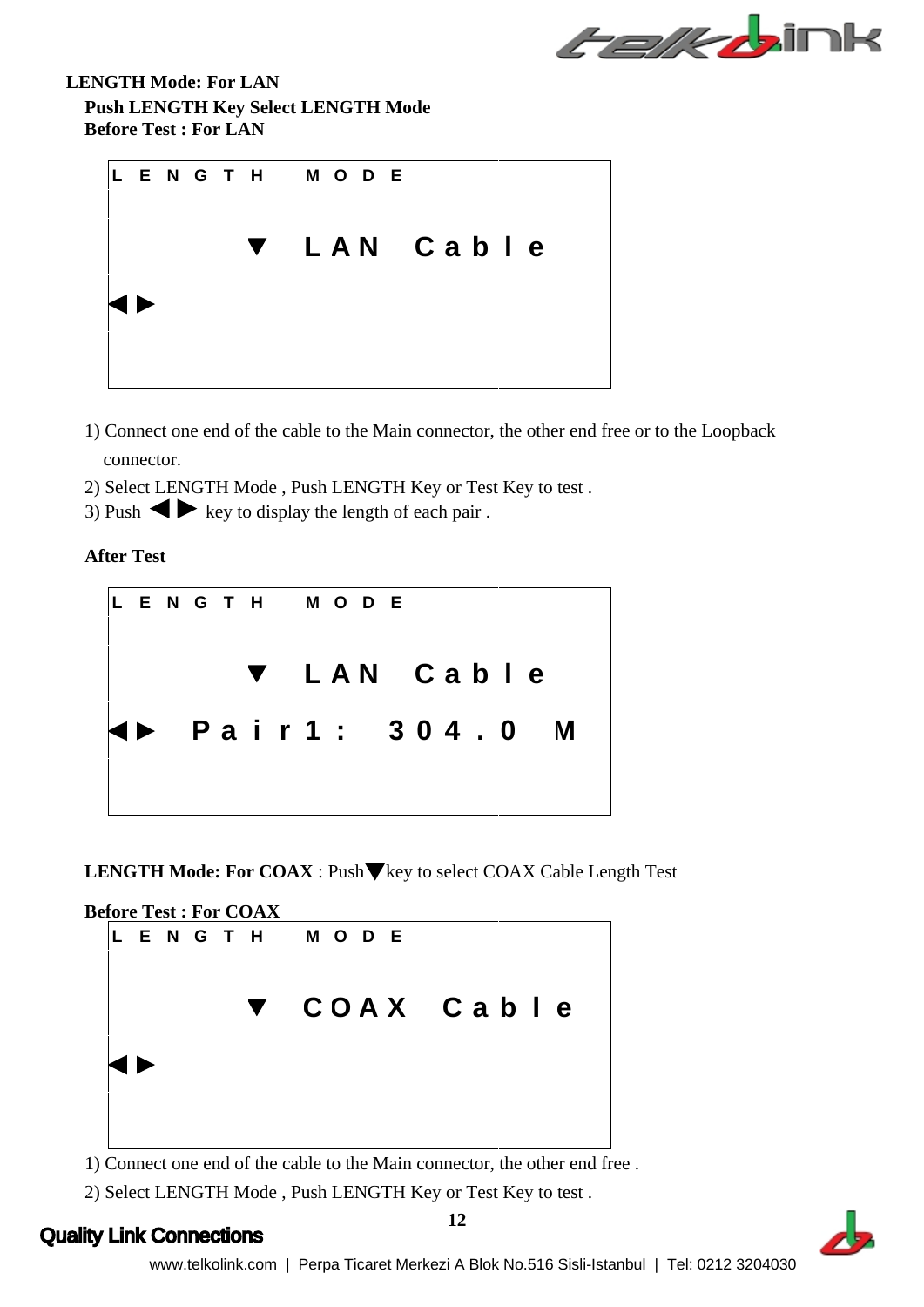*Felk b*ink

**After Test** 



#### **SET UP Mode:**

**Push SET UP Key to Select SET UP Mode**



Push  $\triangle \blacktriangledown$  key to next mode

1) Buzzer On/Off .

| S E T U P M O D E  |  |  |  |
|--------------------|--|--|--|
|                    |  |  |  |
|                    |  |  |  |
|                    |  |  |  |
| . Buzzer. .        |  |  |  |
|                    |  |  |  |
| ON4 <b>&gt;OFF</b> |  |  |  |

The select setting will blinking .

Push SETUP Key to memorize the setting and back to the picture of test

2) Backlight On/Off .



The select setting will blinking .

Push SETUP Key to memorize the setting and back to the picture of test

#### Quality Link Connections **13** and the set of the set of the set of the set of the set of the set of the set of the set of the set of the set of the set of the set of the set of the set of the set of the set of the set of t